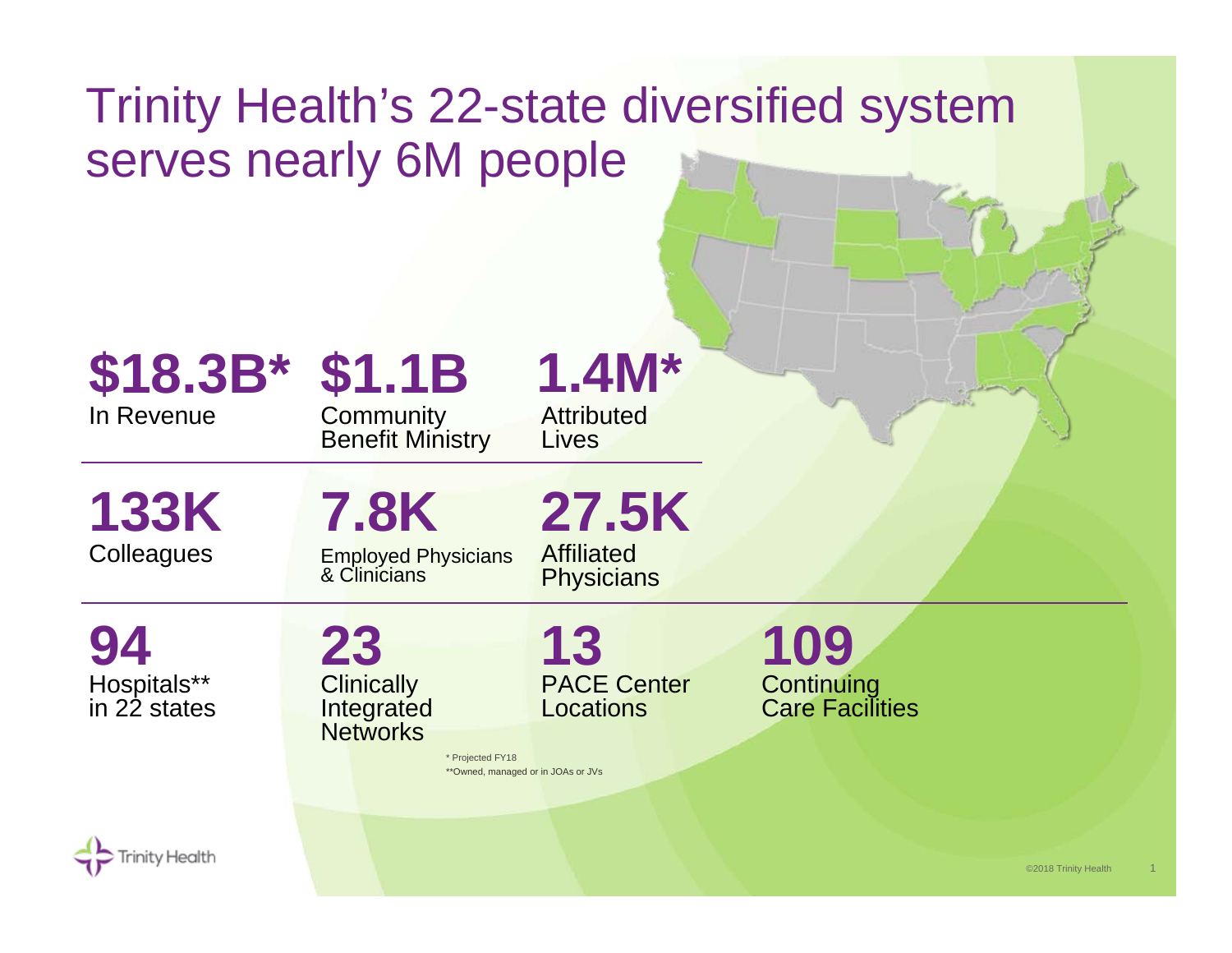

APMs are required for us to become a people-centered health systemtv Health